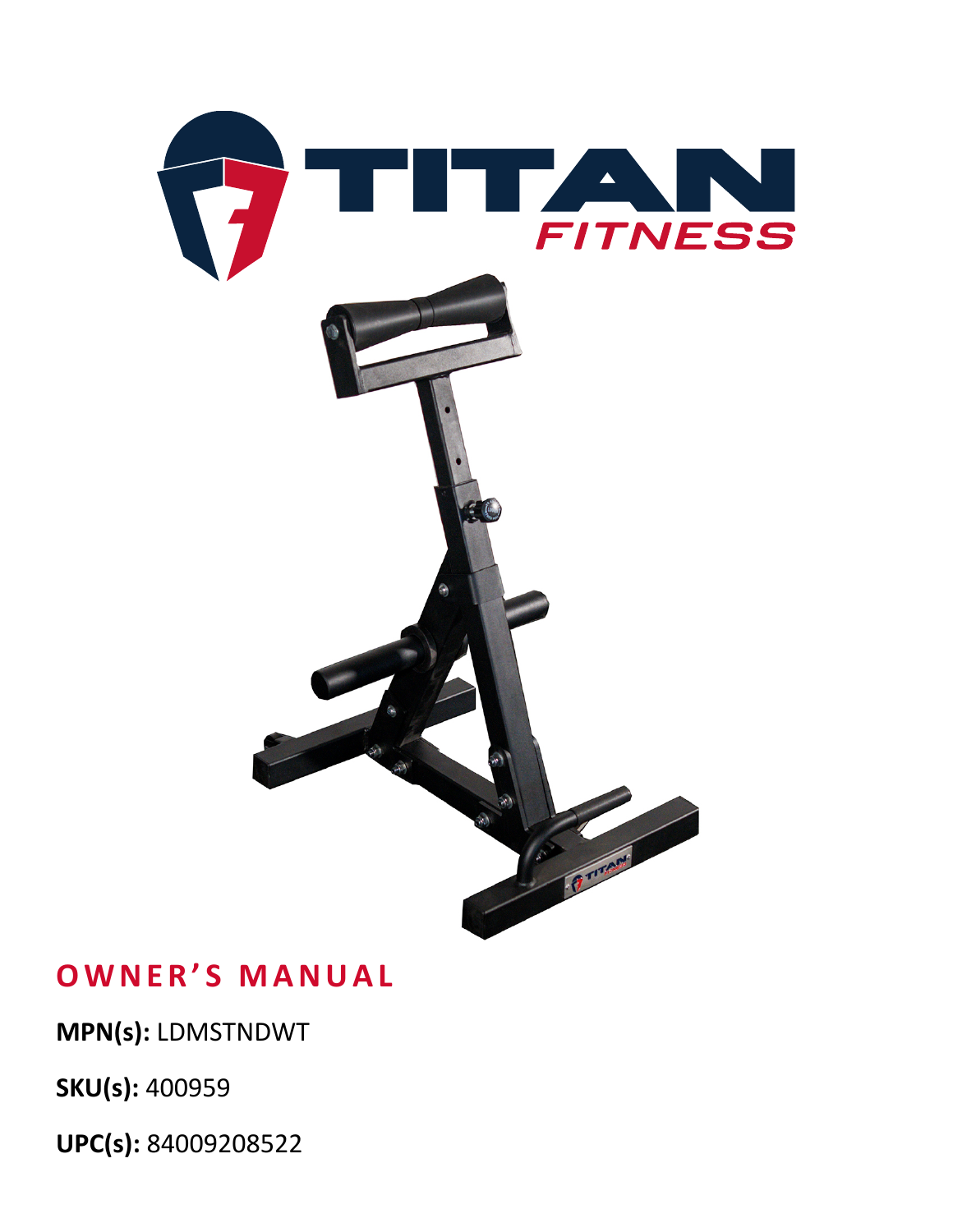

| <b>KEY</b>     | <b>BOX</b> | <b>DESCRIPTION</b>               | <b>QTY</b>               |
|----------------|------------|----------------------------------|--------------------------|
| 1              | 1 Of 1     | "I" SHAPE FRAM                   | 1                        |
| $\overline{2}$ | 1 Of 1     | <b>SQUARE TUBE</b>               | 1                        |
| 3              | 1 Of 1     | "T"-SUPPORT                      | $\mathbf{1}$             |
| 4              | 1 Of 1     | <b>WEIGHT PLATE -SUPPORT</b>     | $\mathbf 1$              |
| 5              | 1 Of 1     | "U" CONNECTING PLATES            | 1                        |
| 6              | 1 Of 1     | <b>Plastic protective sleeve</b> | $\mathbf{1}$             |
| 7              | 1 Of 1     | <b>Fix screws</b>                | $\mathbf{1}$             |
| 8              | 1 Of 1     | "v" connecting plates            | $\overline{\phantom{a}}$ |

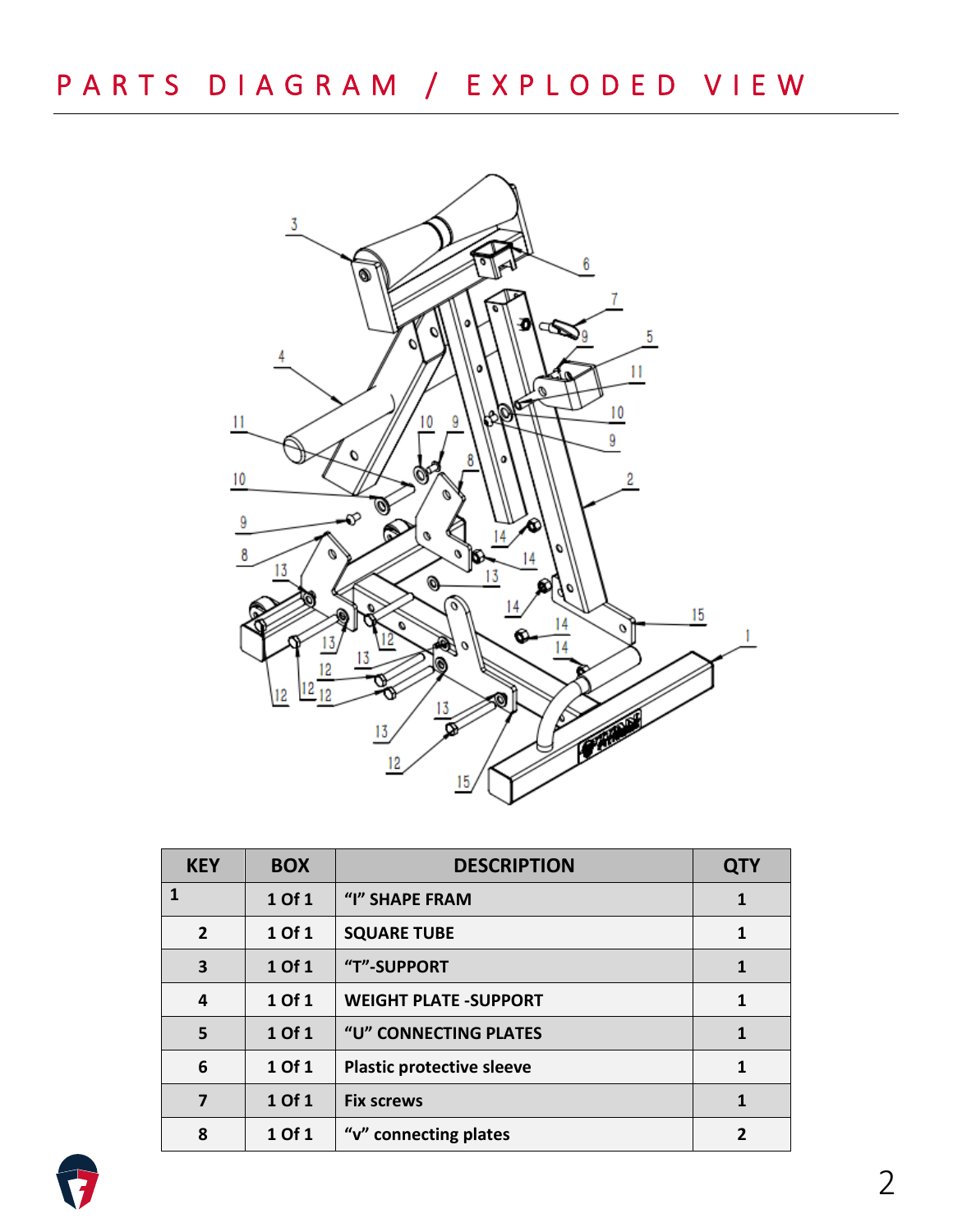| 9  | 1 Of 1        | M10 BOLTS                    | 4              |
|----|---------------|------------------------------|----------------|
| 10 | 1 Of 1        | <b>WASHER</b>                | 4              |
| 11 | 1 Of 1        | <b>INTERNAL THREAD SCREW</b> | $\overline{2}$ |
| 12 | 1 Of 1        | <b>SCREWS</b>                | 6              |
| 13 | 1 Of 1        | <b>WASHER</b>                | 6              |
| 14 | 1 Of 1        | <b>NUTS</b>                  | 6              |
| 15 | <b>I OF 1</b> | "T" CONNECTING PLATE         |                |